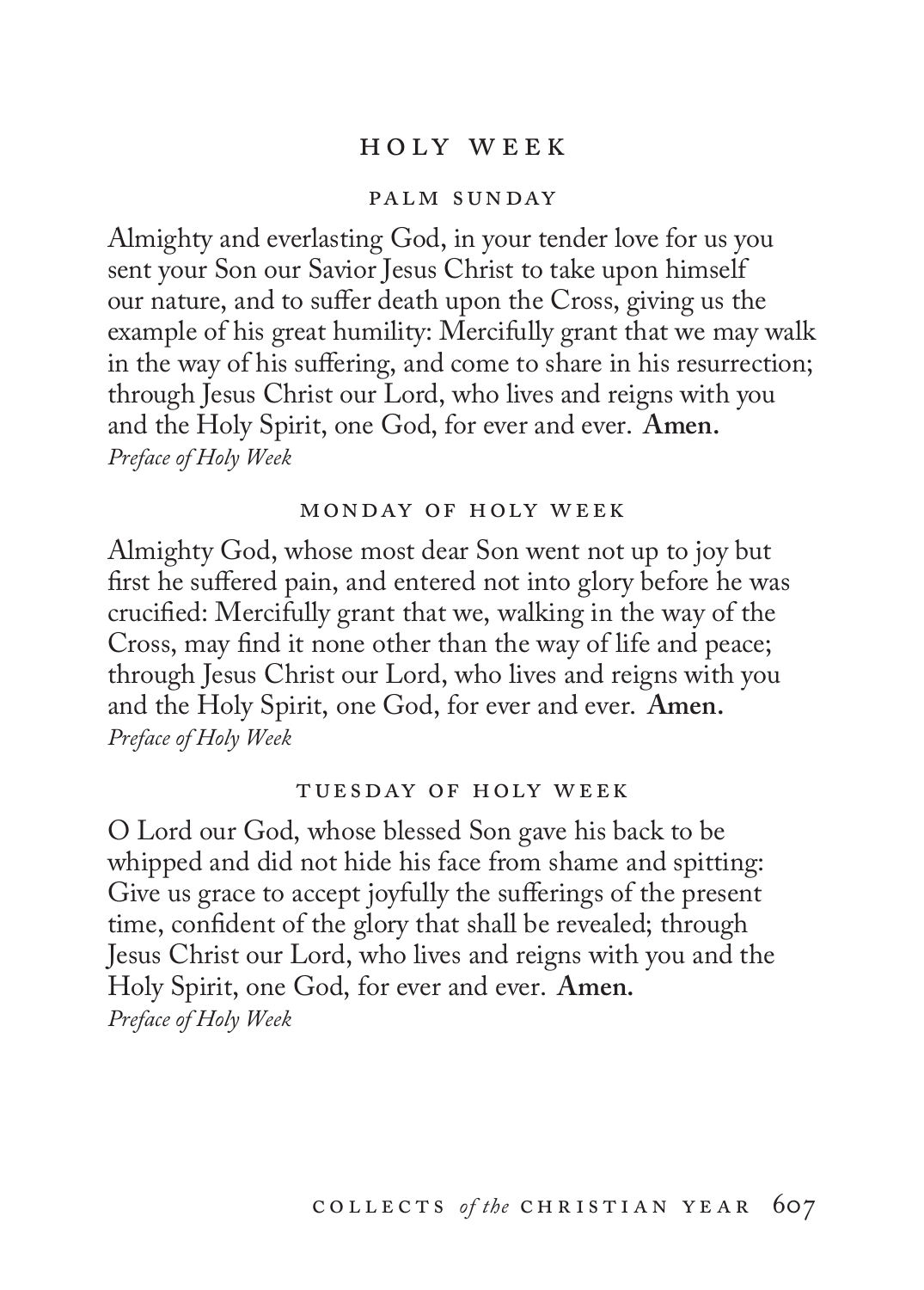### wednesday of holy week

Assist us mercifully with your grace, Lord God of our salvation, that we may enter with joy upon the meditation of those mighty acts by which you have promised us life and immortality; through Jesus Christ our Lord, who lives and reigns with you and the Holy Spirit, one God, for ever and ever. **Amen.** *Preface of Holy Week*

### maundy thursday

Almighty Father, whose most dear Son, on the night before he suffered, instituted the Sacrament of his Body and Blood: Mercifully grant that we may receive it in thankful remembrance of Jesus Christ our Savior, who in these holy mysteries gives us a pledge of eternal life; and who lives and reigns with you and the Holy Spirit, one God, for ever and ever. **Amen.**

*Preface of Maundy Thursday*

### good friday

Almighty God, we beseech you graciously to behold this your family, for whom our Lord Jesus Christ was willing to be betrayed and given into the hands of sinners, and to suffer death upon the Cross; who now lives and reigns with you and the Holy Spirit, one God, for ever and ever. **Amen.**

### holy saturday

O God, Creator of heaven and earth: Grant that, as the crucified body of your dear Son was laid in the tomb and rested on this holy Sabbath, so we may await with him the coming of the third day, and rise with him to newness of life; through Jesus Christ our Lord. **Amen.**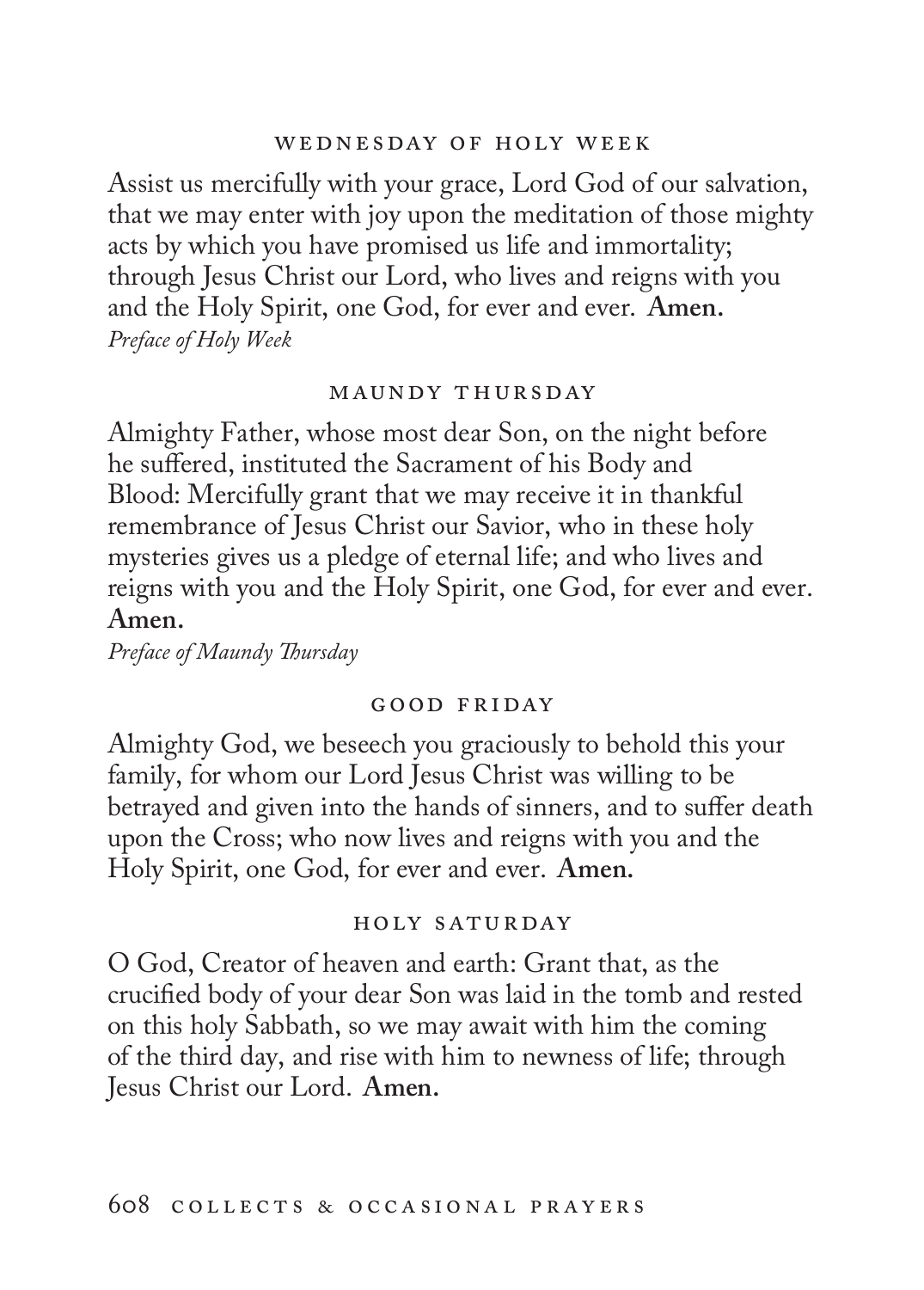*or this*

O God of the living, on this day your Son our Savior descended to the place of the dead: Look with kindness on all of us who wait in hope for liberation from the corruption of sin and death, and give us a share in the glory of the children of God; through Jesus Christ your Son our Lord. **Amen.**

## **EASTER**

### easter eve

O God, you made this most holy night to shine with the glory of the Lord's resurrection: Stir up in your Church that Spirit of adoption which is given to us in Baptism, that we, being renewed both in body and mind, may worship you in sincerity and truth; through Jesus Christ our Lord, who lives and reigns with you, in the unity of the Holy Spirit, one God, now and for ever. **Amen.**

*Preface of Easter*

### easter day

Almighty God, who through your only-begotten Son Jesus Christ overcame death and opened to us the gate of everlasting life: Grant that we, who celebrate with joy the day of the Lord's resurrection, may, by your life-giving Spirit, be delivered from sin and raised from death; through Jesus Christ our Lord, who lives and reigns with you and the Holy Spirit, one God, now and for ever. **Amen.**

*Preface of Easter*

*or this*